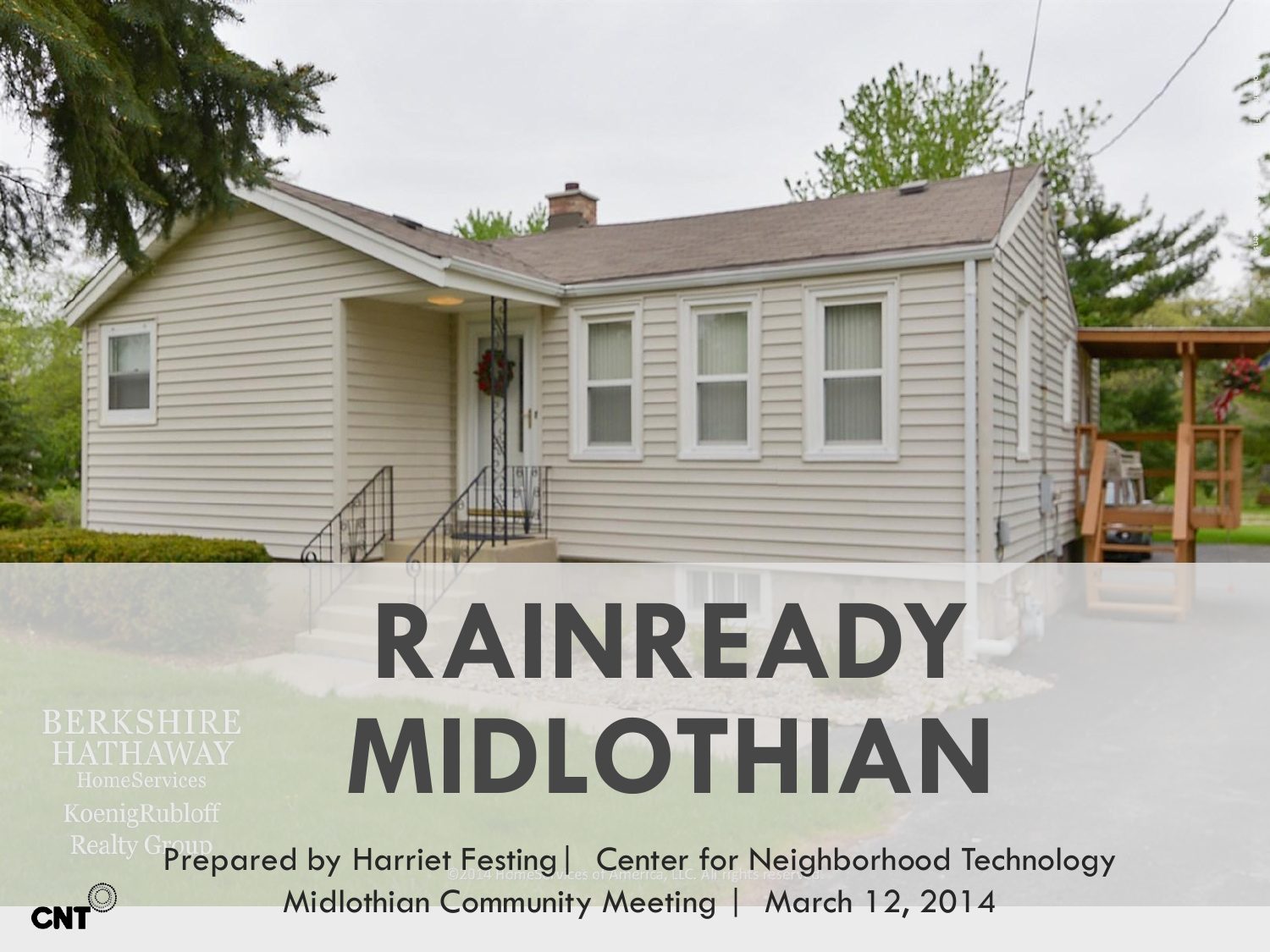

### **Helps neighborhoods fight flooding and keeps homes and businesses dry**



**US Army Corps of Engineers** 









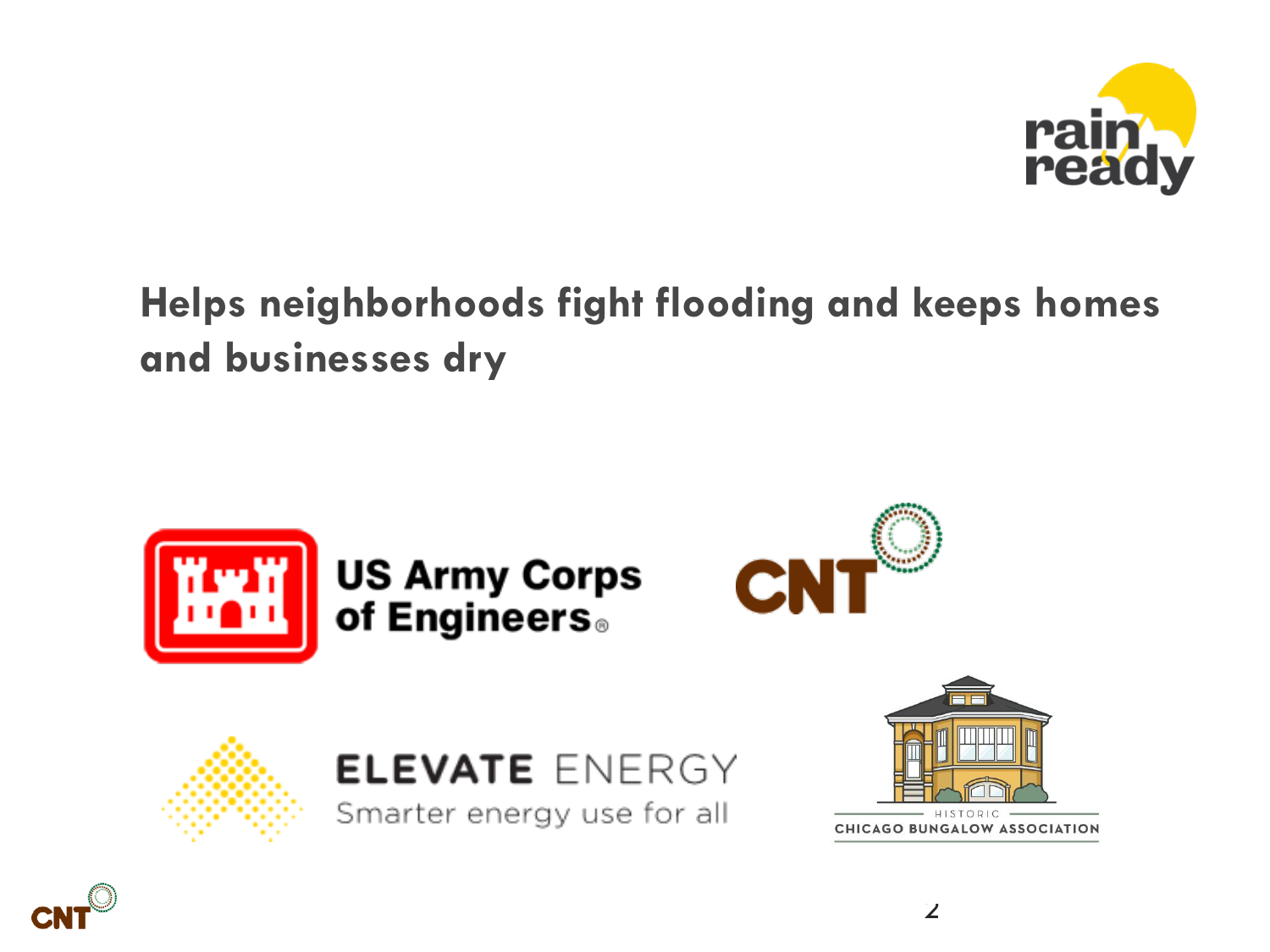

### **IN THE ROOM**

- Residents & businesses from Midlothian
- Other key stakeholders

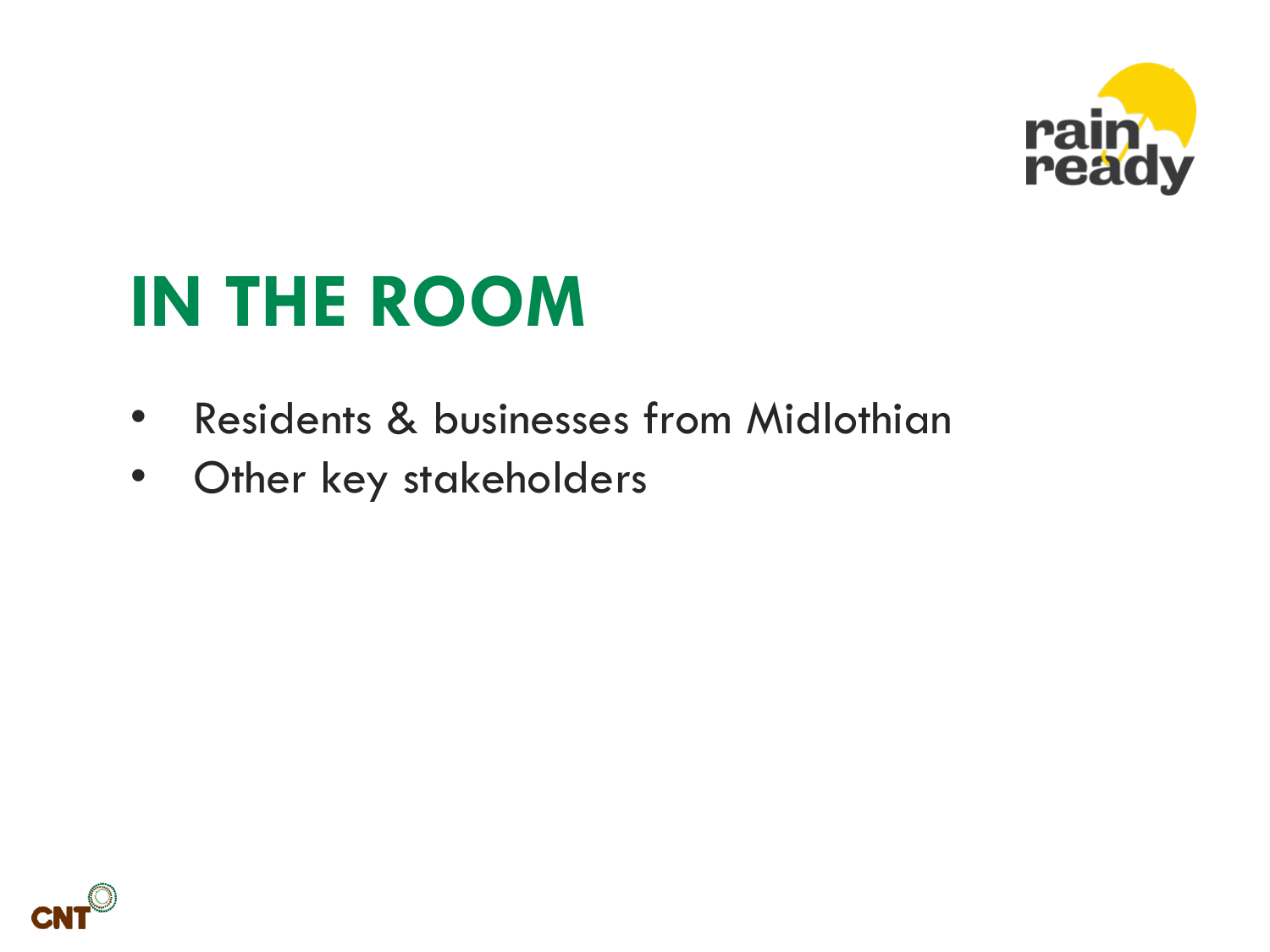

### **INTERIM REPORT BACK**

- **The findings of our analysis of flood risks**
- MWRD's analysis: Natalie Creek
- **Solutions in existing Village plans**

Your feedback: flipcharts, maps, surveys, via steering committee

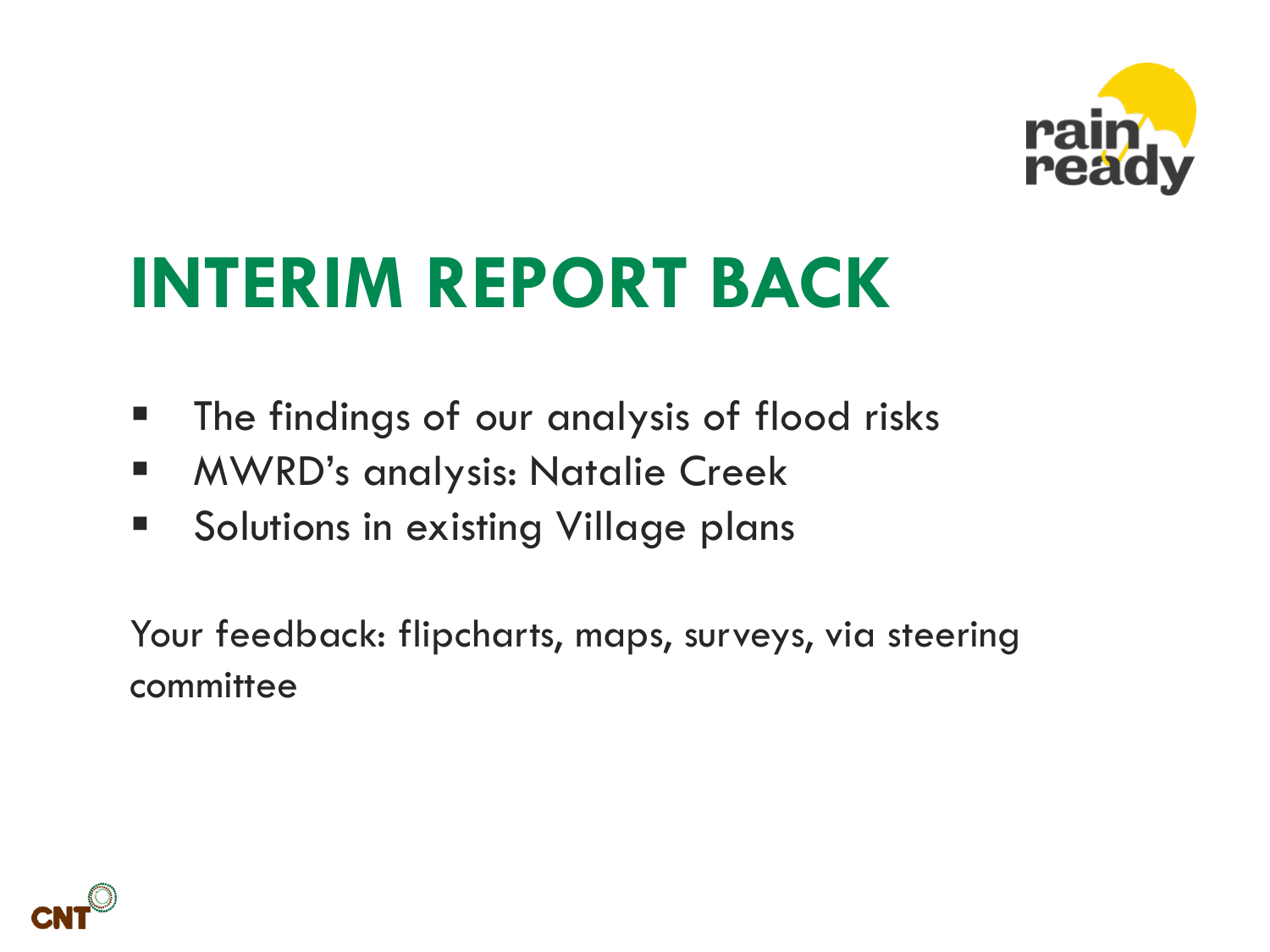

### **AFTER THE MEETING**

- **P** Report that incorporates your comments
- **Work with you to develop options**
- **Final plan Sept 2015**
- **E** Quick actions now?

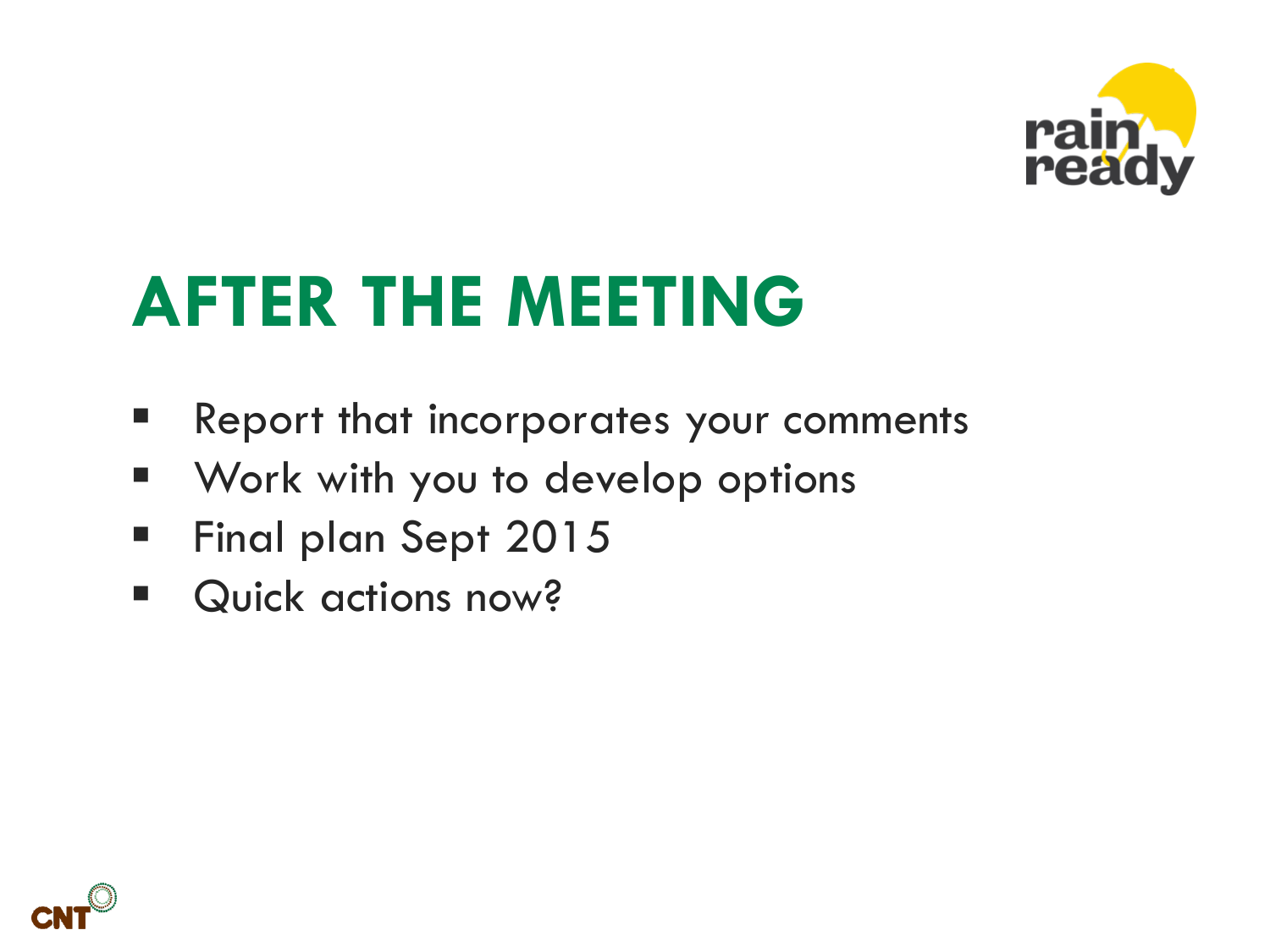

### **WHAT YOU TOLD US**

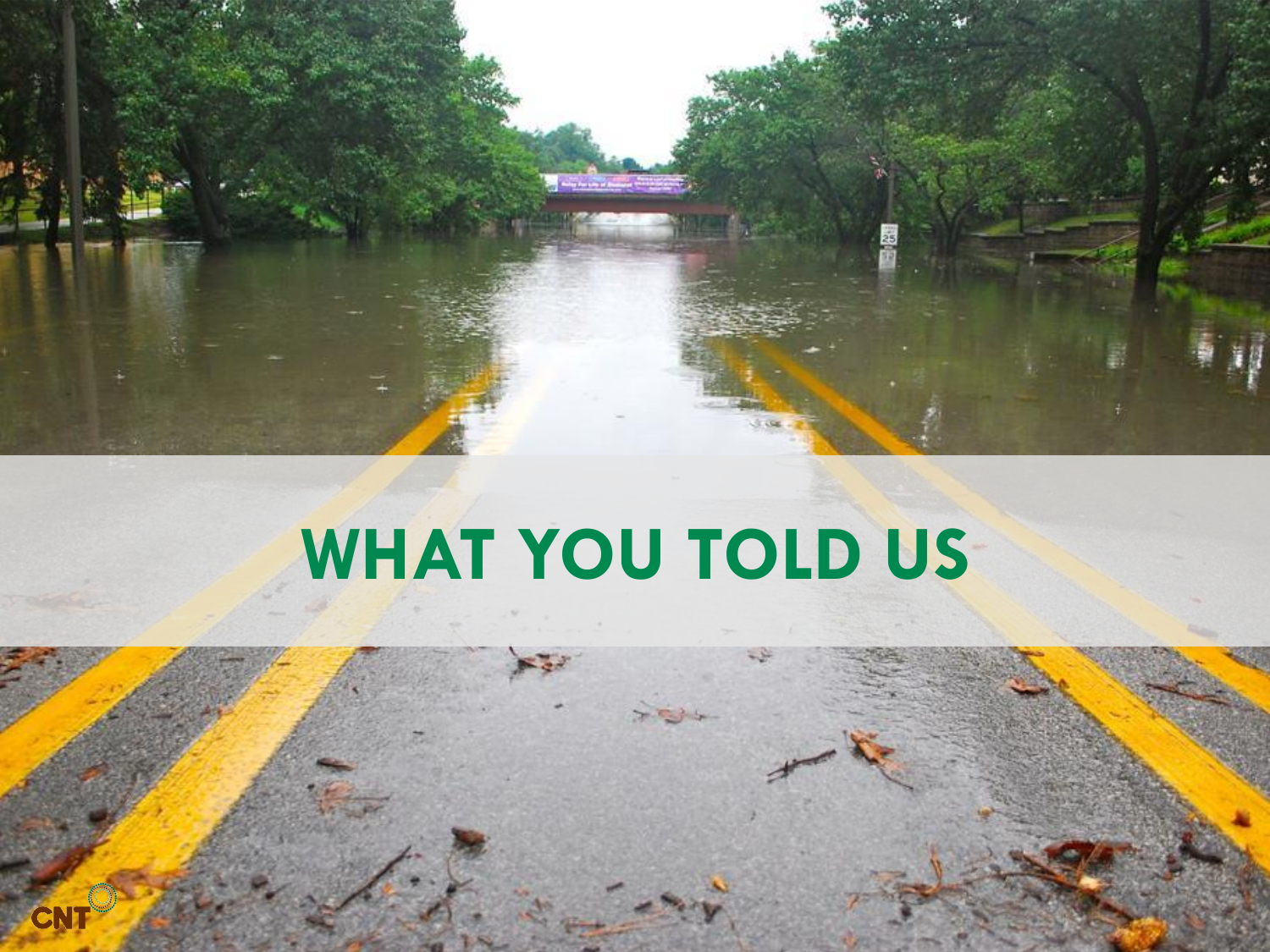

### **SURVEY METHOD**

- Mailing of 4,335 postcards the entire Village alerting people to the survey
- **Paper copies made available in local library**
- $\blacksquare$  258 responses (6%)

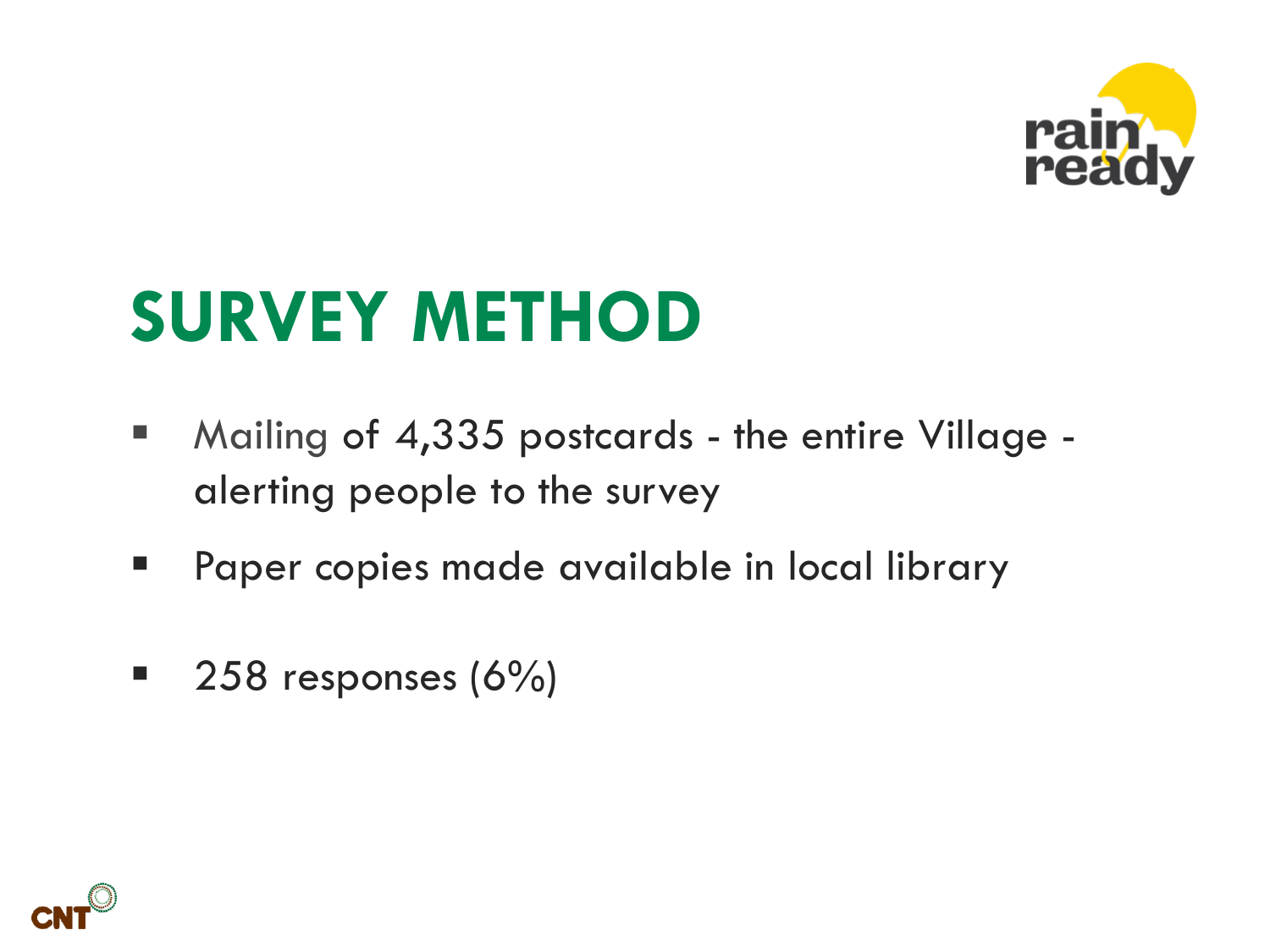### **DEMOGRAPHICS**

#### **Demographics**

| $97\%$ | own the property they live in.        |
|--------|---------------------------------------|
| $96\%$ | of properties are single-family unit. |
| $62\%$ | have a basement.                      |
| 35%    | have a crawlspace.                    |
| $30\%$ | live in the floodplain.               |
| 70%    | do not live in the floodplain.        |
| 28.5   | is the average years' of residency.   |



#### **Flooding on property includes:**

- **Wet basement**
- **Water backs up through drains**
- **Water seeps through basement wall**
- **Water flows through doors and/or windows**
- **Water pools in the yard**
- **Water overflows to the property**
- **Leaky pipes**

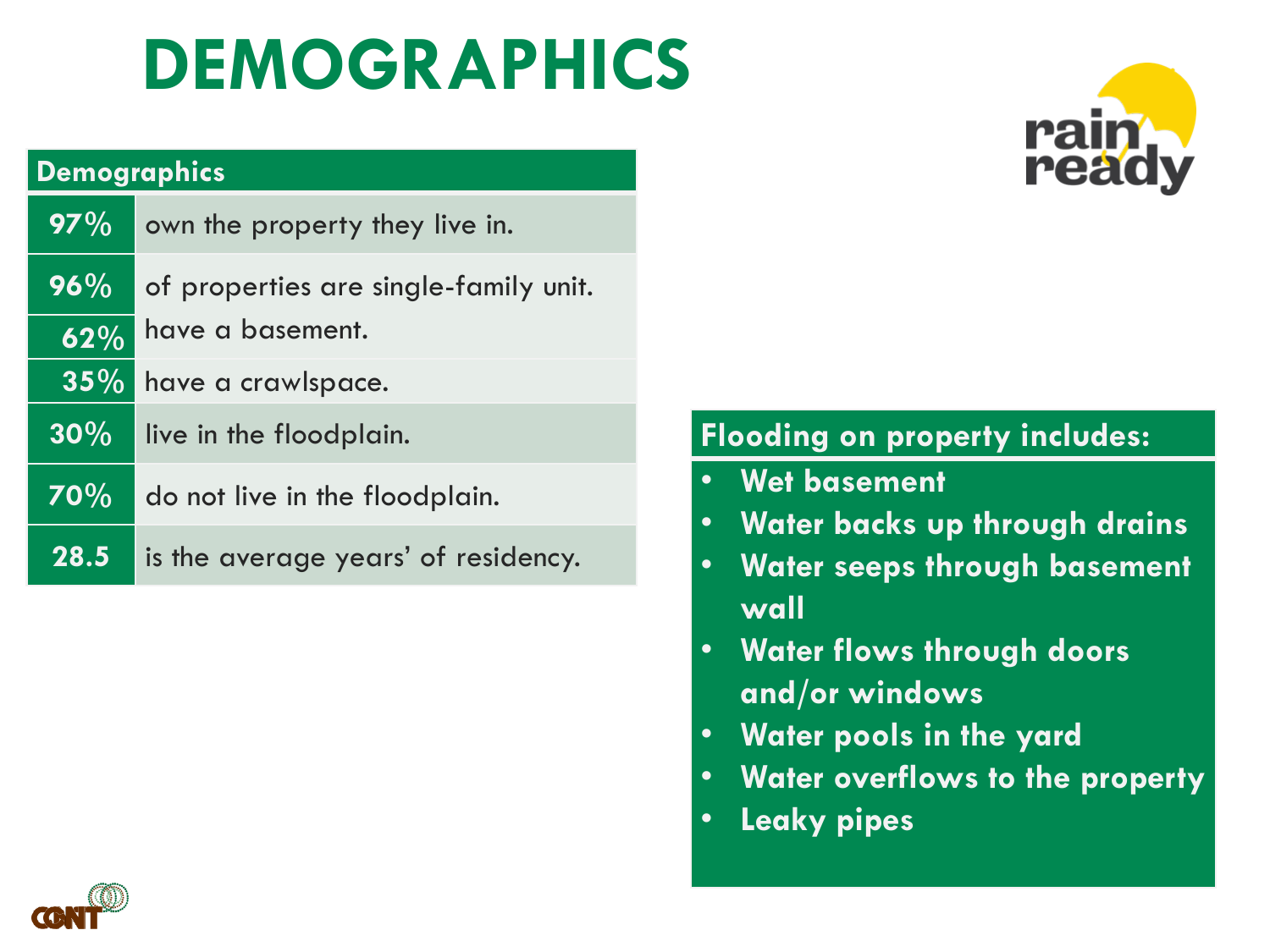## **SYSTEMIC + CHRONIC**



- 95% of respondents described systemic flooding
- **Shared + private**

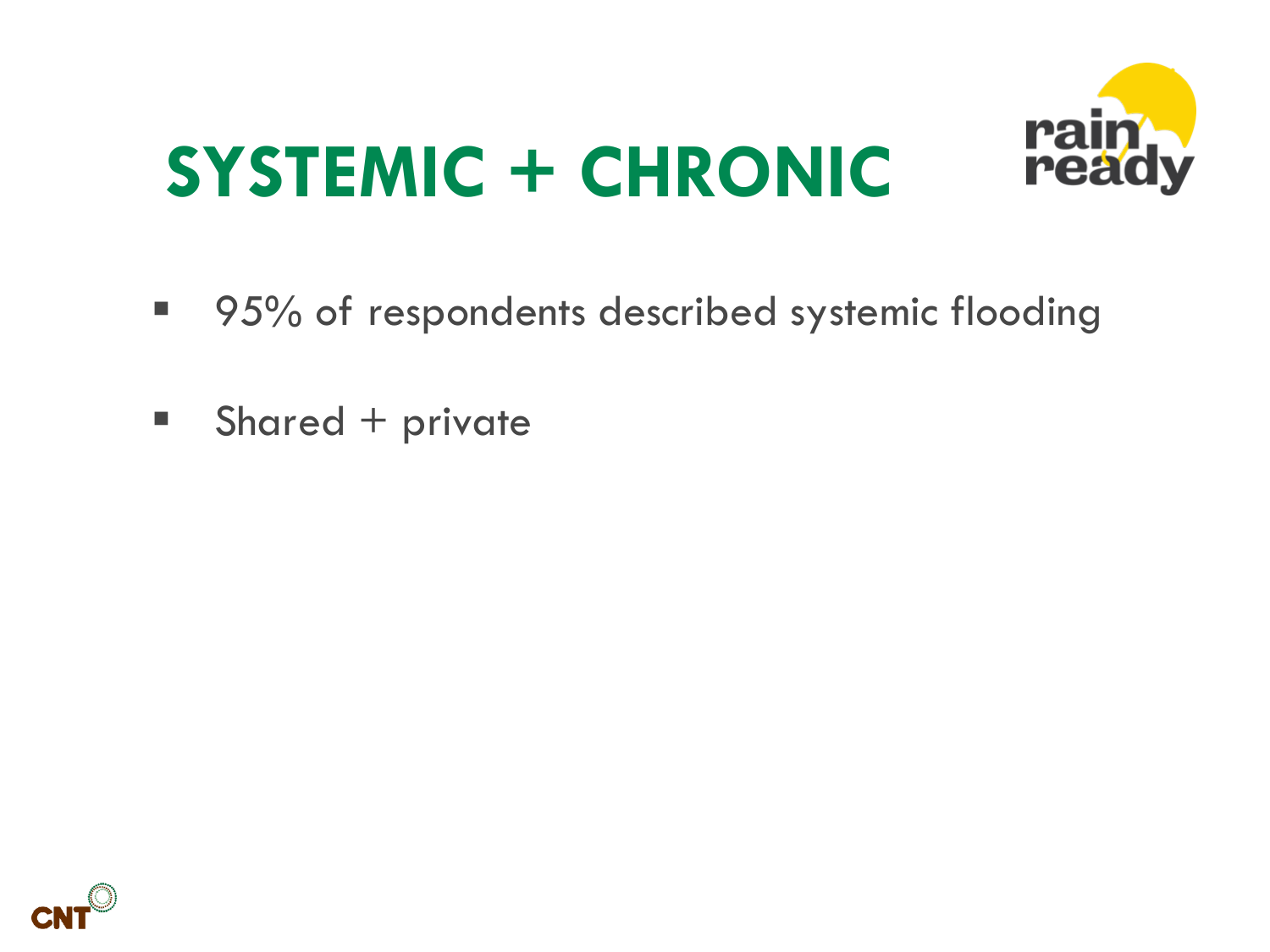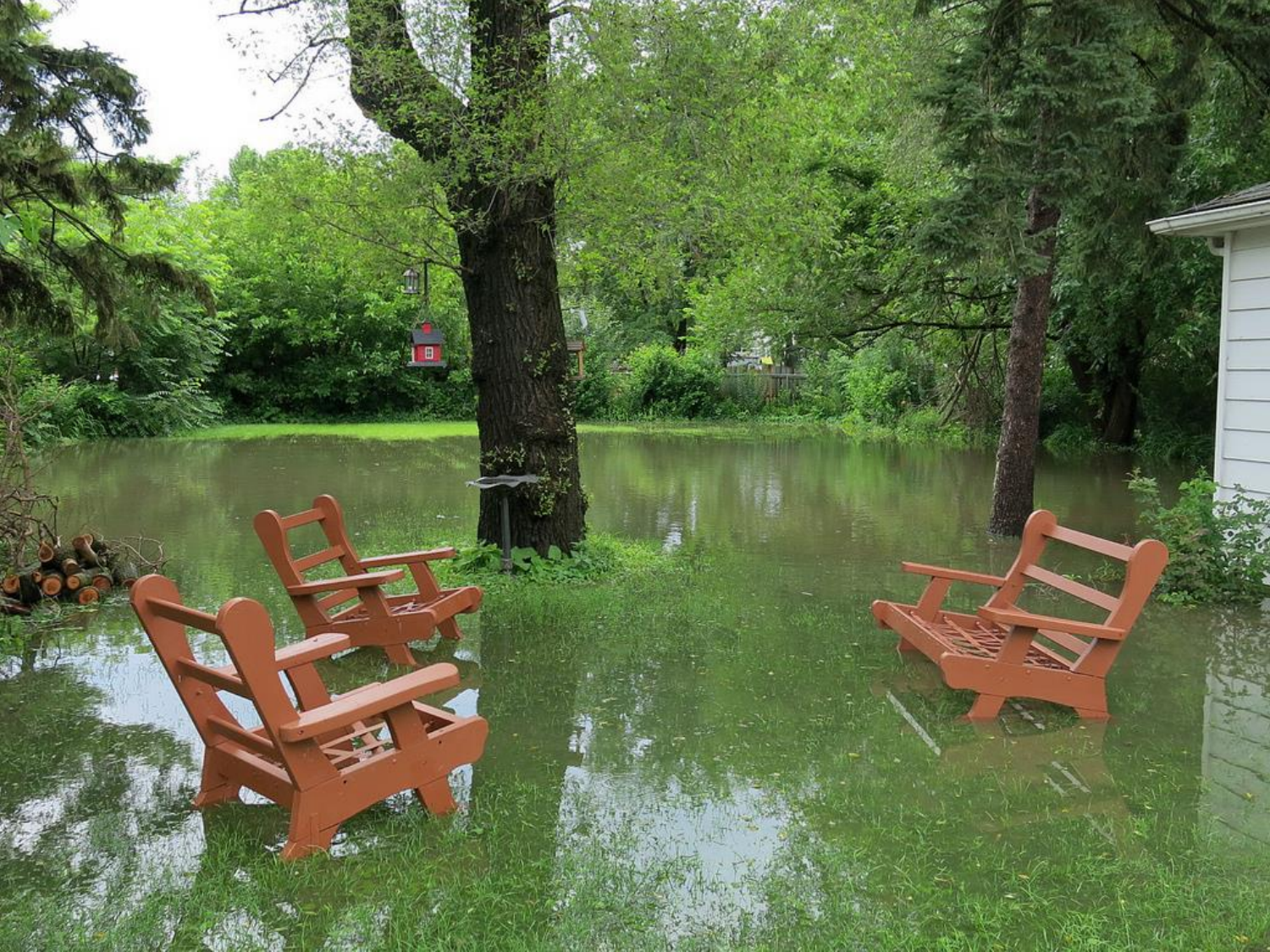### **CREEKS TO BASEMENTS**



"When the ponds are full from current rain and we get another storm **the water has no place to go but breach the banks and backflow the storm water sewers into the subdivision** causing flooding and power outages.

Once the power goes out basements start flooding in the subdivision."

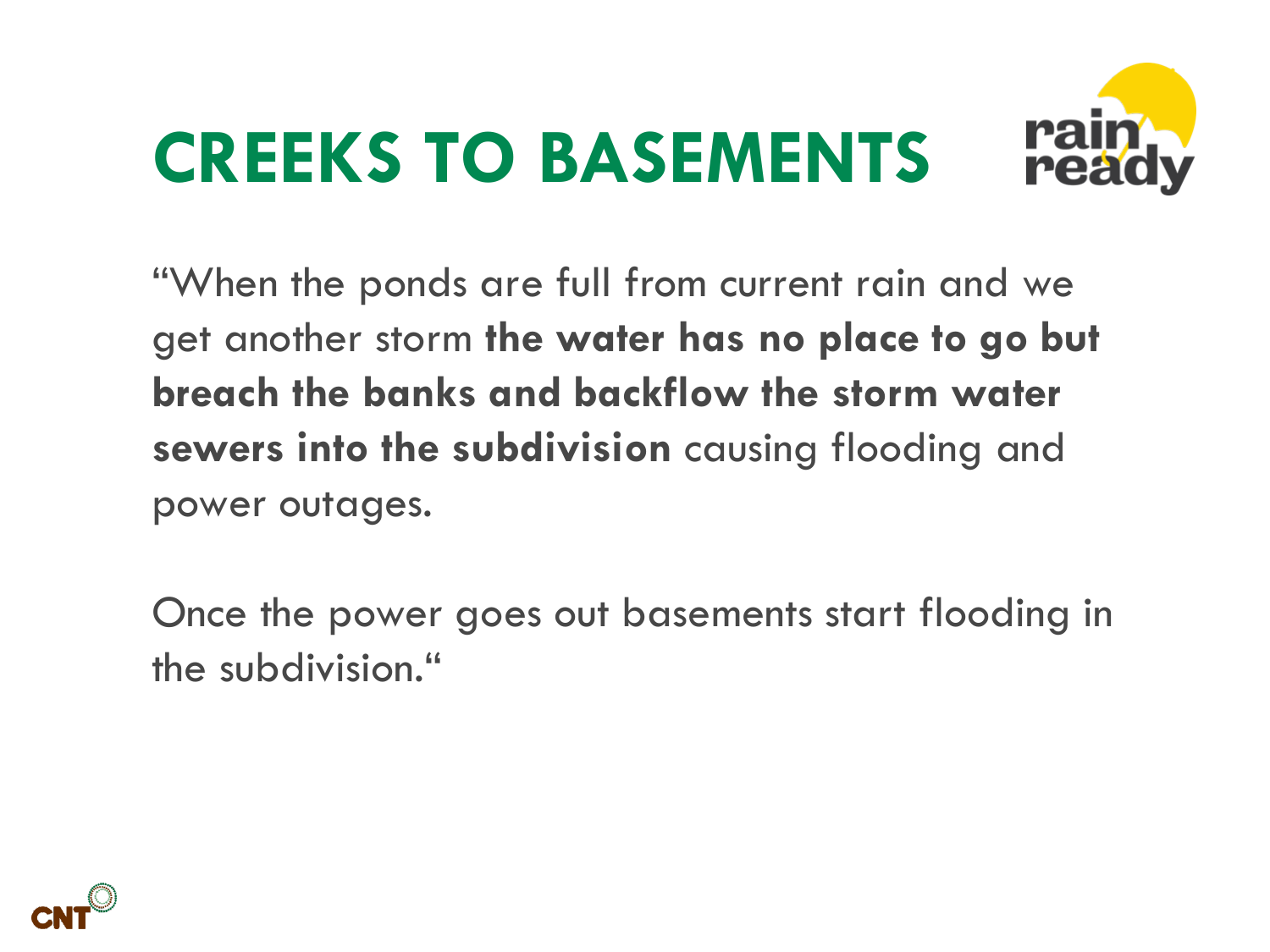

"The one neighbor next to me built a **huge garage with no gutters that all drains to me** as does the cement drive he put in which is much higher than my property by about 8 inches."

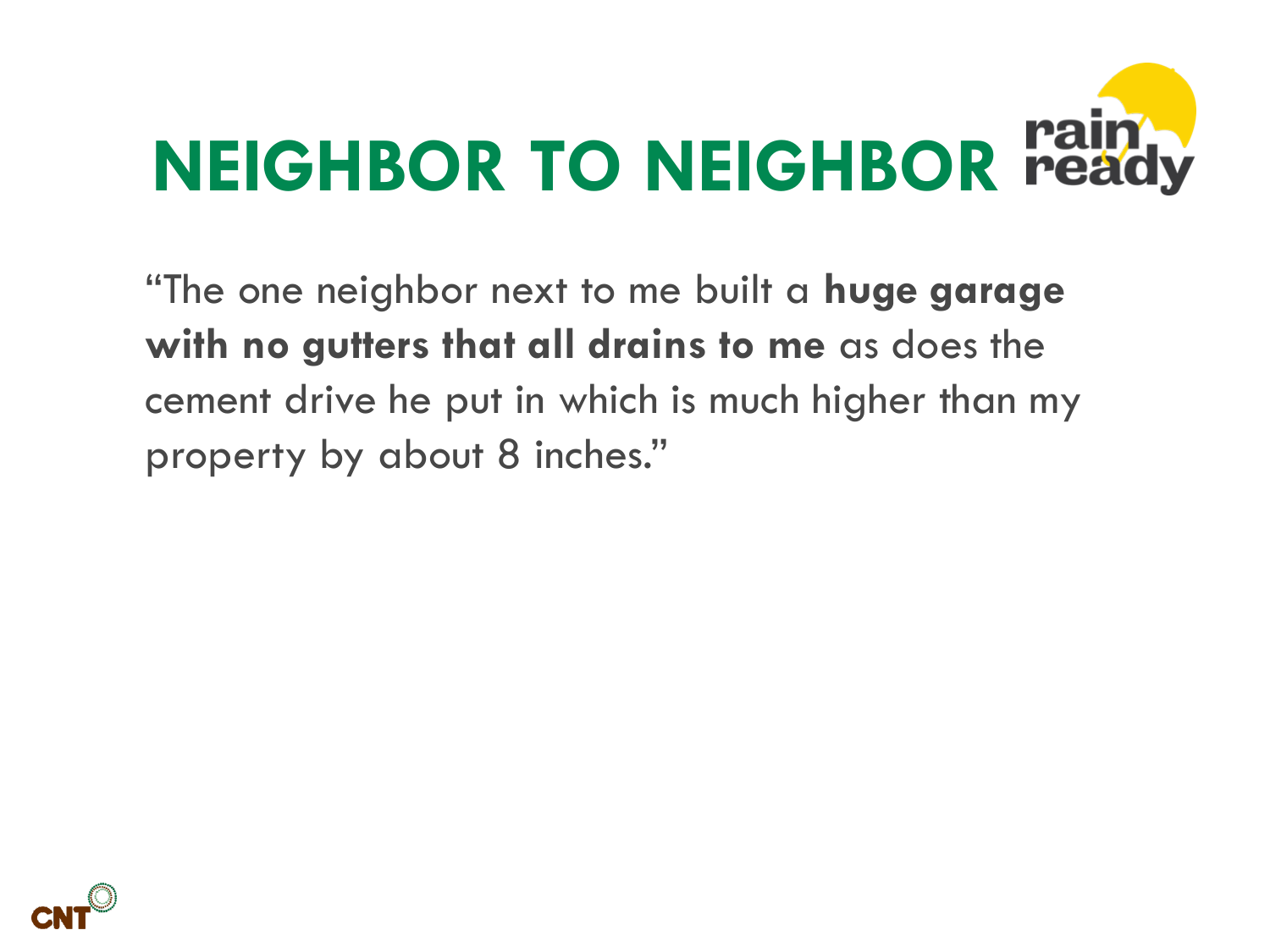### **A RELIANCE ON PUMPS**



"We have to stay alert when the water starts coming in. If our pump can't keep up or goes out, the water will raise too high and drown our furnace, water heater, washer and dryer. Therefore whenever it rains, someone needs to be here to monitor the pump. **Our ears stay tuned to the running pump as we sleep**."

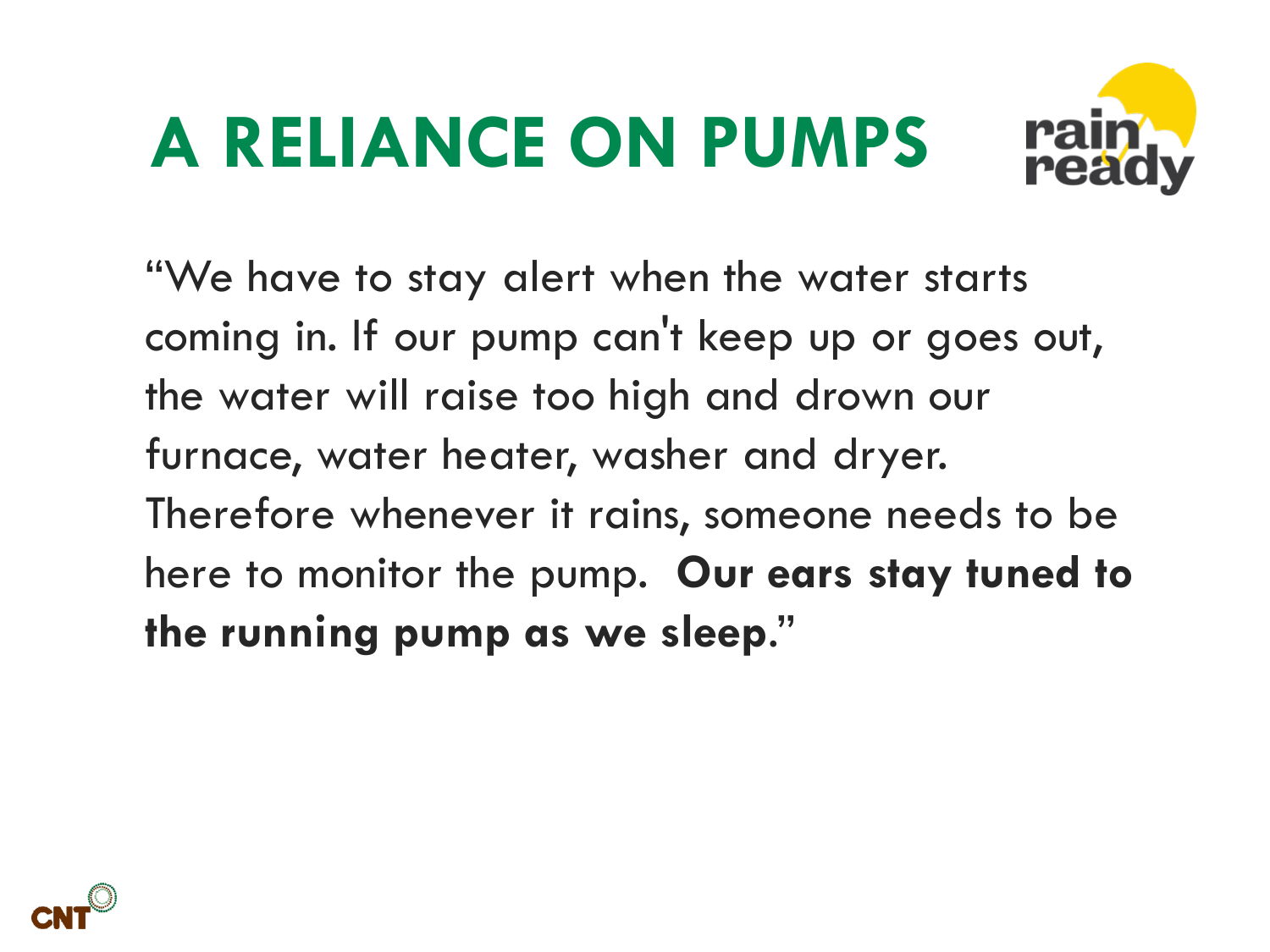### **COSTLY + EXHAUSTING**



"We recently excavated …..the inside and side perimeter of our home to put a sophisticated drainage system (cost \$32,000). **We now have 4 sub pumps that run constantly**. Even when there is little rain."

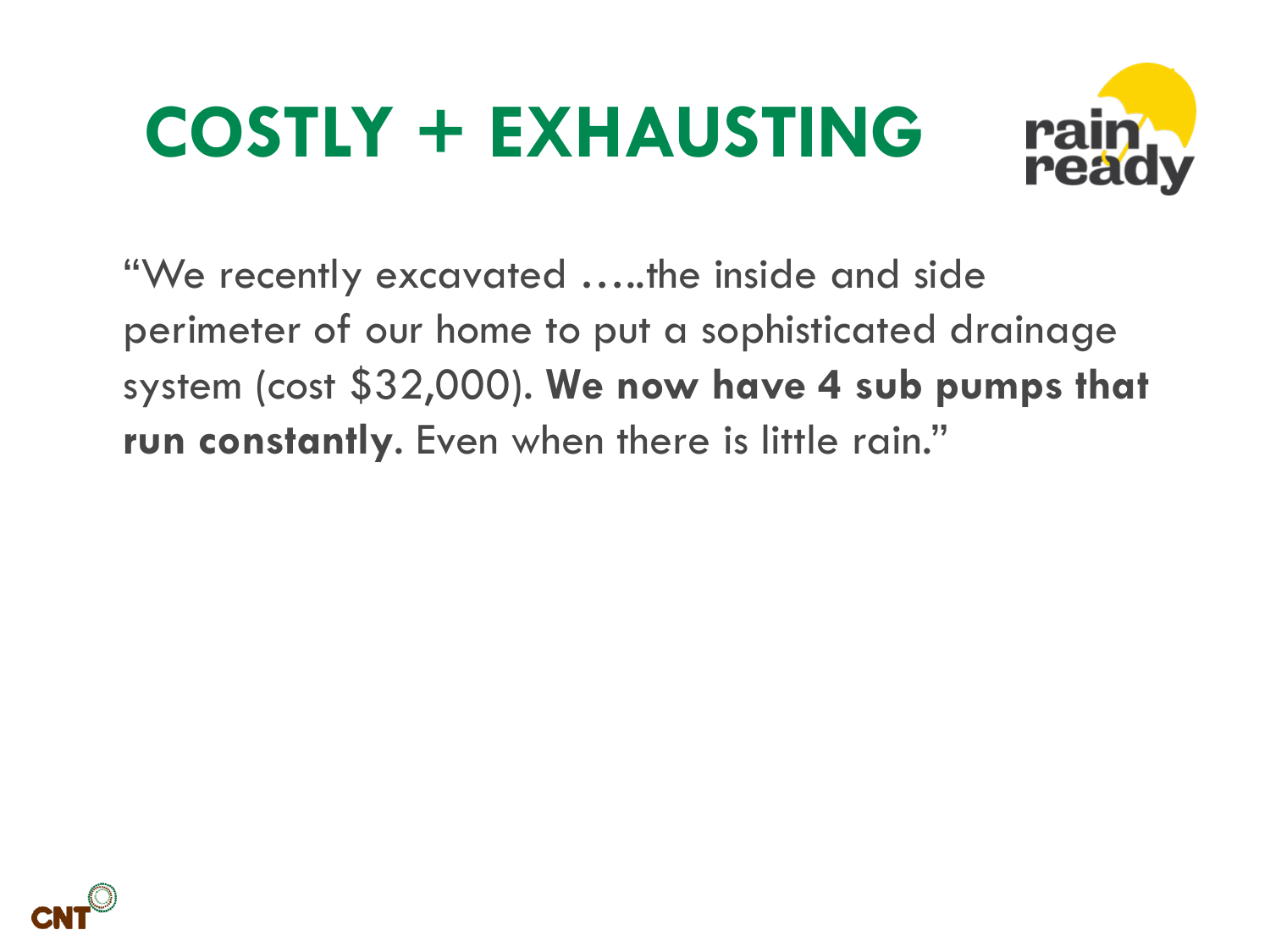

### **FEAR OF LEAVING PROPERTY**

"We are **not able to leave our home** when there is a storm or days of repeated rain. . ."

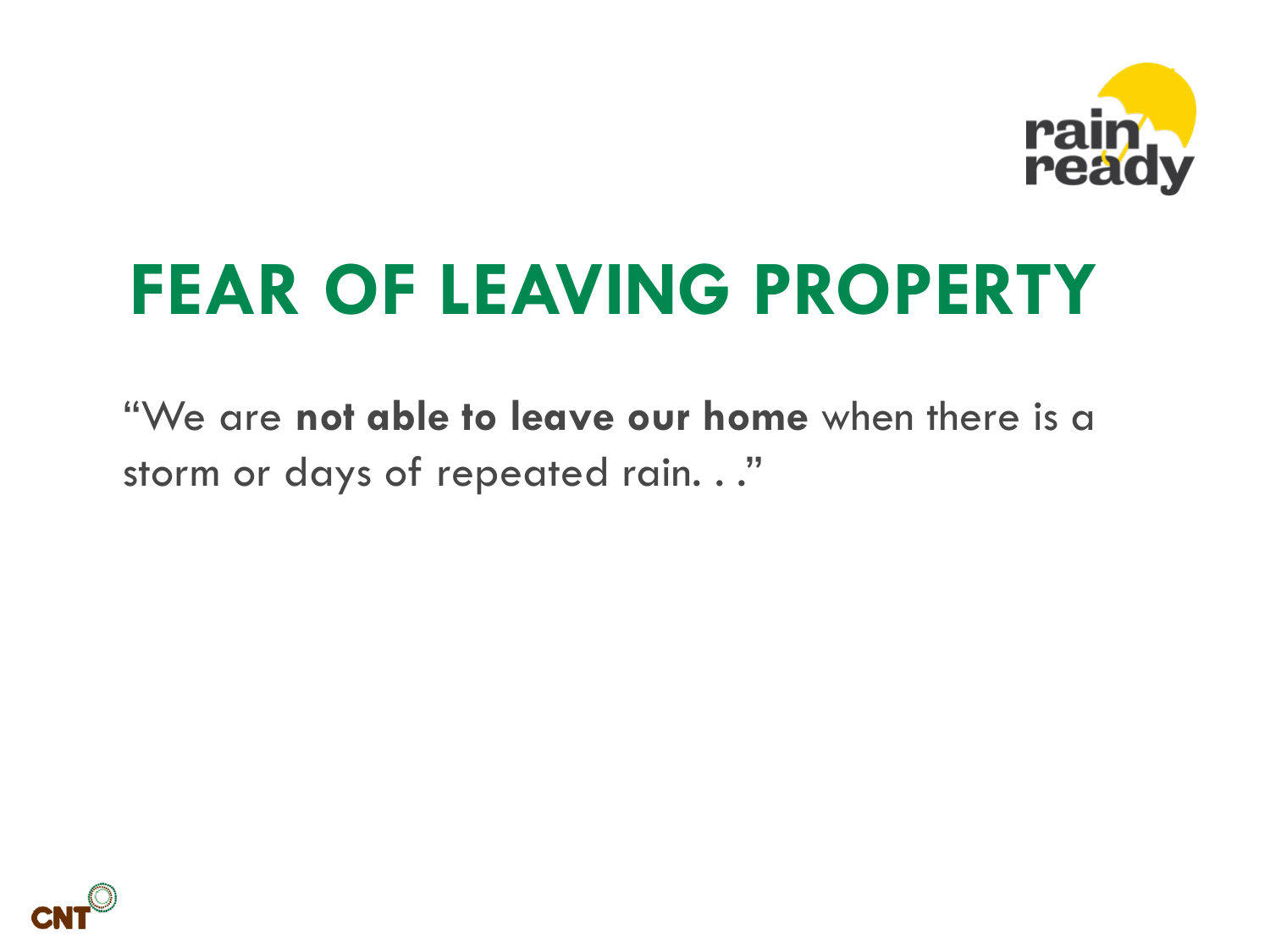### **ANXIETY**



"**While others can go to bed and fall asleep during a rain shower, we are making decisions**: if we need to put things up and who will stay up for the first watch. All the while our stomachs are churning."

"The water problem is the worst, **our neighbors are going to put their house for sale in the spring but we can't afford to move**. But pretty soon we won't be able to afford to stay here either."

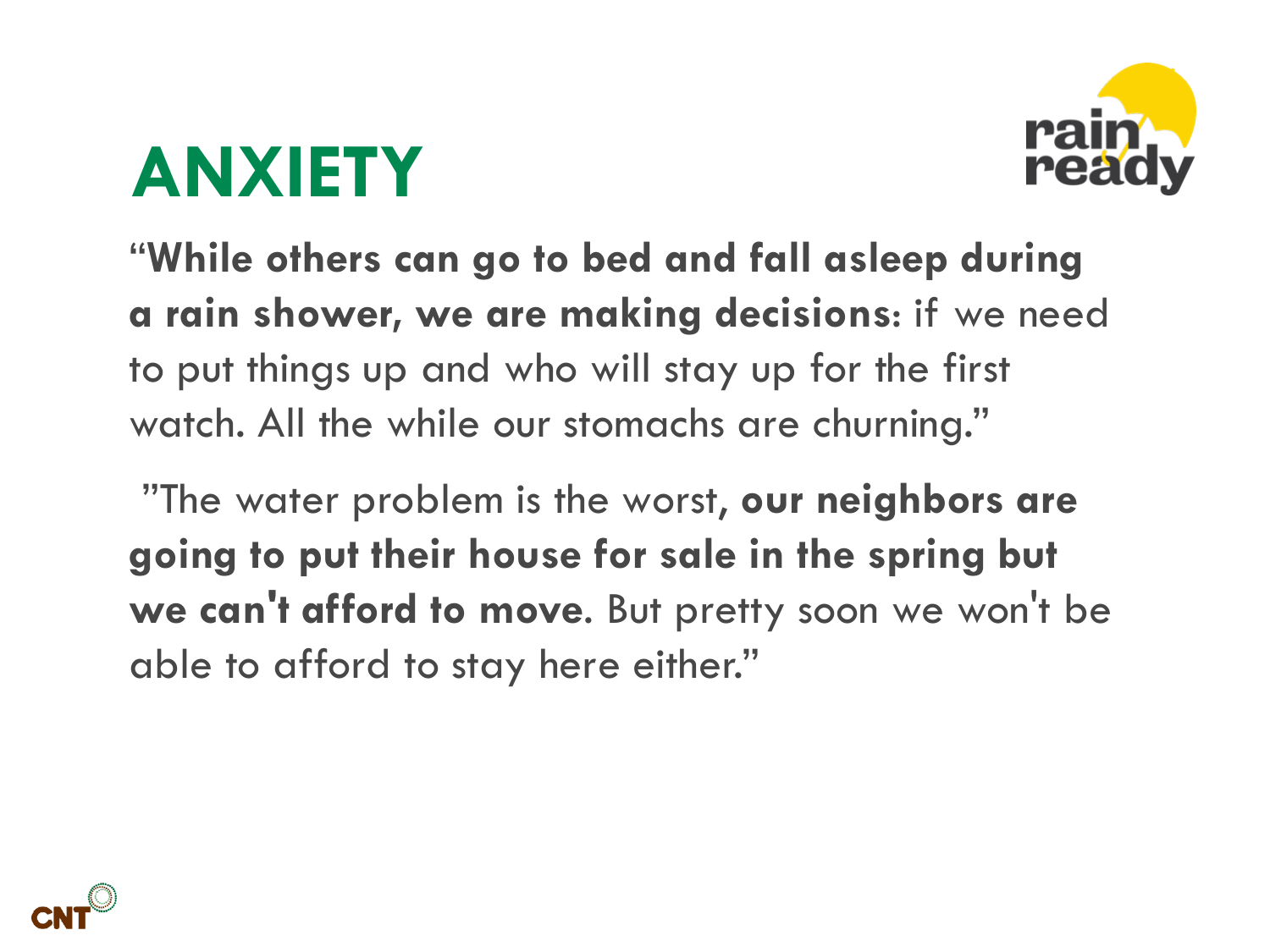

### **IMPACT ON PROPERTY VALUES**

"Solving this issue will help **return some of our lost home values**, and improve the atmosphere for economic development within the village."

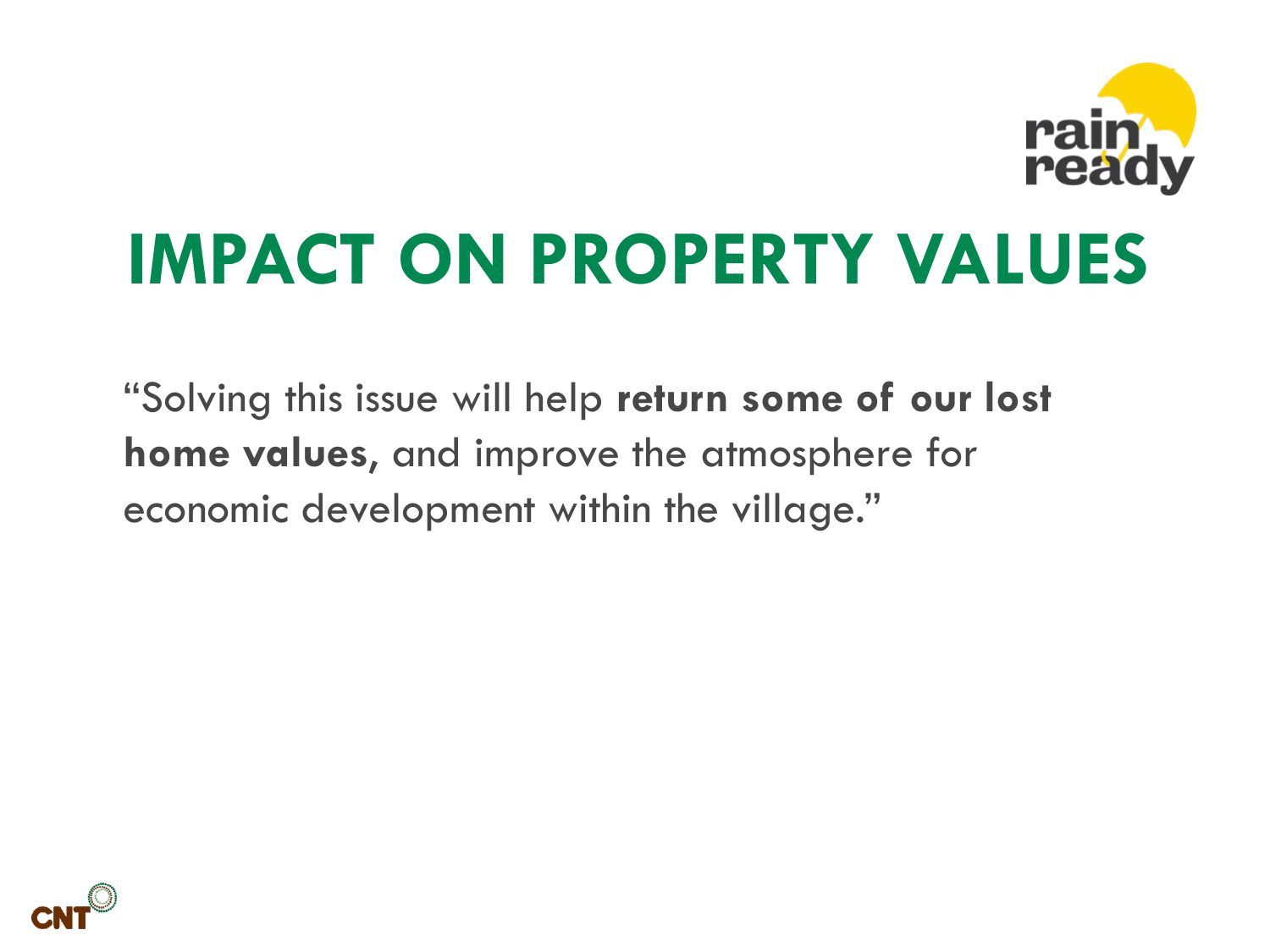

### **ABANDONMENT**

#### "Now, all we have is **flooding and empty stores and homes.** Something needs to occur to fix these situations."

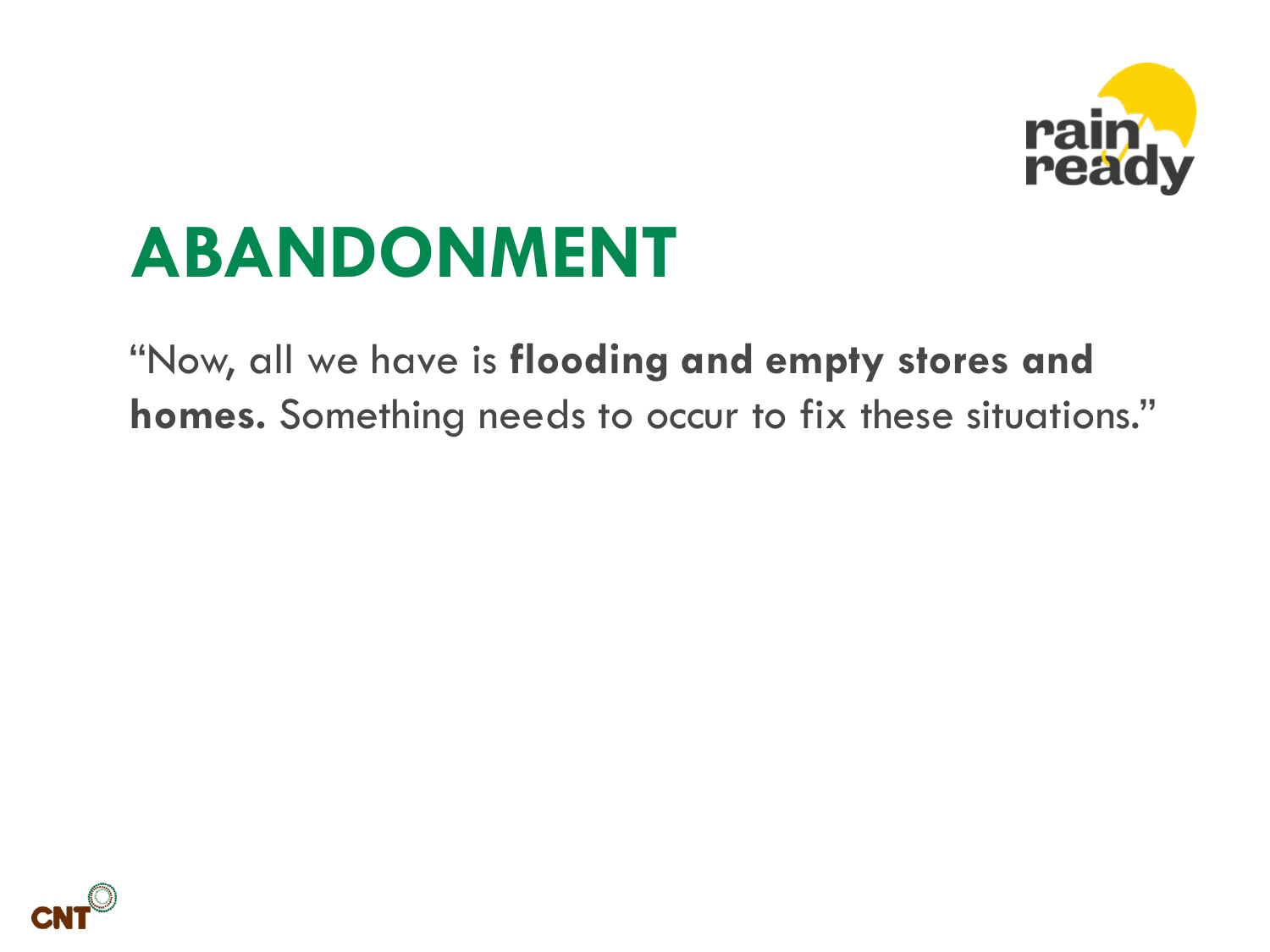



The sidewalks up are in terrible shape to the point that **kids can barely even ride bikes on without hitting large potholes** or large puddles of rainwater pumping out of sump pumps.